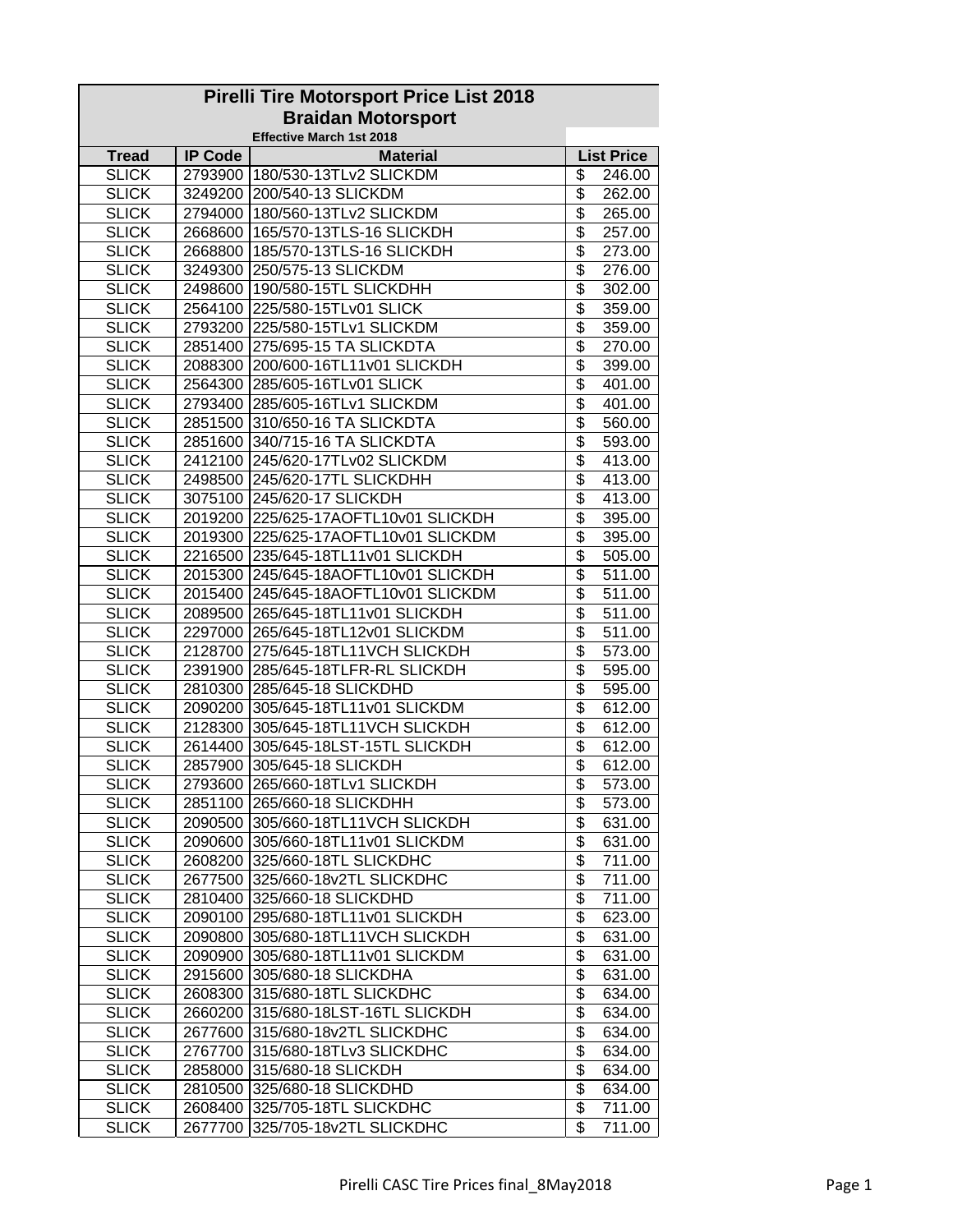| <b>Pirelli Tire Motorsport Price List 2018</b> |                |                                       |                           |  |  |  |
|------------------------------------------------|----------------|---------------------------------------|---------------------------|--|--|--|
| <b>Braidan Motorsport</b>                      |                |                                       |                           |  |  |  |
|                                                |                | <b>Effective March 1st 2018</b>       |                           |  |  |  |
| <b>Tread</b>                                   | <b>IP Code</b> | <b>Material</b>                       | <b>List Price</b>         |  |  |  |
| <b>SLICK</b>                                   |                | 2810600 325/705-18 SLICKDHD           | \$<br>711.00              |  |  |  |
| <b>SLICK</b>                                   |                | 2851000 325/705-18 SLICKDHC           | \$<br>711.00              |  |  |  |
| <b>SLICK</b>                                   |                | 3075000 235/645-19 SLICKDH            | \$<br>609.00              |  |  |  |
| <b>SLICK</b>                                   |                | 2376500 255/650-19TLv02 SLICKDH       | \$<br>661.00              |  |  |  |
| <b>SLICK</b>                                   |                | 2532400 285/650-19TLv01 SLICKDH       | \$<br>694.00              |  |  |  |
| <b>SLICK</b>                                   |                | 2809300 275/675-19 FCH SLICKDH        | \$<br>694.00              |  |  |  |
| <b>SLICK</b>                                   |                | 2092100 295/680-19TL11VCH SLICKDH     | \$<br>695.00              |  |  |  |
| <b>SLICK</b>                                   |                | 2553100 305/690-19TLv03 SLICKDH       | \$<br>716.00              |  |  |  |
| <b>SLICK</b>                                   |                | 2614300 305/690-19FCH-15TL SLICKDH    | \$<br>716.00              |  |  |  |
| <b>SLICK</b>                                   |                | 2820600 305/690-19 FCH16 SLICKDH      | \$<br>716.00              |  |  |  |
| <b>SLICK</b>                                   |                | 2820700 305/690-19 SLICKDH            | \$<br>716.00              |  |  |  |
| <b>SLICK</b>                                   |                | 2810000 315/705-19 FCH SLICKDH        | \$<br>742.00              |  |  |  |
| <b>SLICK</b>                                   |                | 2608500 325/705-19TL SLICKDHC         | \$<br>724.00              |  |  |  |
| <b>SLICK</b>                                   |                | 2677800 325/705-19v2TL SLICKDHC       | \$<br>724.00              |  |  |  |
| <b>SLICK</b>                                   |                | 2810700 325/705-19 SLICKDHD           | \$<br>724.00              |  |  |  |
| <b>SLICK</b>                                   |                | 2532600 345/725-20TLF150 SLICKDH      | \$<br>907.00              |  |  |  |
| <b>RAIN</b>                                    |                | 2849900 180/530-13 RAINWS             | \$<br>246.00              |  |  |  |
| <b>RAIN</b>                                    |                | 2850100 200/540-13 RAINWS             | $\overline{\$}$<br>262.00 |  |  |  |
| <b>RAIN</b>                                    |                | 2850000 180/560-13 RAINWS             | \$<br>265.00              |  |  |  |
| <b>RAIN</b>                                    |                | 2850200 250/575-13 RAINWS             | \$<br>276.00              |  |  |  |
| <b>RAIN</b>                                    |                | 2564200 225/580-15TLv01 RAIN          | $\overline{\$}$<br>359.00 |  |  |  |
| <b>RAIN</b>                                    |                | 2793300 225/580-15TLv1 RAINWS         | \$<br>359.00              |  |  |  |
| <b>RAIN</b>                                    |                | 2851700 275/695-15 TA RAINWH          | \$<br>270.00              |  |  |  |
| <b>RAIN</b>                                    |                | 2749500 200/600-16TL RAINWS           | \$<br>399.00              |  |  |  |
| <b>RAIN</b>                                    |                | 2564400 285/605-16TLv01 RAIN          | \$<br>401.00              |  |  |  |
| <b>RAIN</b>                                    |                | 2793500 285/605-16TLv1 RAINWS         | \$<br>401.00              |  |  |  |
| <b>RAIN</b>                                    |                | 2851800 310/650-16 TA RAINWH          | \$<br>560.00              |  |  |  |
| <b>RAIN</b>                                    |                | 2851900 340/715-16 TA RAINWH          | \$<br>593.00              |  |  |  |
| <b>RAIN</b>                                    |                | 2088600 245/620-17TL11VCH RAINWH      | \$<br>413.00              |  |  |  |
| <b>RAIN</b>                                    |                | 2131100 225/625-17TL11v01 RAINWH      | \$<br>395.00              |  |  |  |
| <b>RAIN</b>                                    |                | 2088900 235/645-18TL11v01 RAINWH      | \$<br>505.00              |  |  |  |
| <b>RAIN</b>                                    |                | 2035800 245/645-18AOFTL10v01 RAINWH   | \$<br>$\overline{5}11.00$ |  |  |  |
| <b>RAIN</b>                                    |                | 1936100 265/645-18TL RAINWH           | \$<br>511.00              |  |  |  |
| <b>RAIN</b>                                    |                | 2579700 265/645-18TLv02 RAINWS        | \$<br>511.00              |  |  |  |
| <b>RAIN</b>                                    |                | 2131200 275/645-18TL11VCH RAINWH      | \$<br>573.00              |  |  |  |
| <b>RAIN</b>                                    |                | 1936200 285/645-18TL RAINWH           | \$<br>595.00              |  |  |  |
| <b>RAIN</b>                                    |                | 1936300 305/645-18TL RAINWH           | \$<br>612.00              |  |  |  |
| <b>RAIN</b>                                    |                | 1936400 325/650-18TL RAINWH           | \$<br>711.00              |  |  |  |
| <b>RAIN</b>                                    |                | 2793700 265/660-18TLv1 RAINWH         | \$<br>573.00              |  |  |  |
| <b>RAIN</b>                                    |                | 2035700 305/660-18AOFTL10v01 RAINWH   | \$<br>631.00              |  |  |  |
| <b>RAIN</b>                                    |                | 2319300 325/660-18TL12v01 RAINWH      | \$<br>711.00              |  |  |  |
| <b>RAIN</b>                                    |                | 2535800 325/660-18TLv02 RAINWS        | \$<br>711.00              |  |  |  |
| <b>RAIN</b>                                    |                | 2025500 305/680-18AOFTL10v01 RAINWH   | $\overline{\$}$<br>631.00 |  |  |  |
| <b>RAIN</b>                                    |                | 2131300 315/680-18TL11VCH RAINWH      | $\overline{\mathcal{L}}$  |  |  |  |
|                                                |                |                                       | 634.00                    |  |  |  |
| <b>RAIN</b>                                    |                | 1936500 325/705-18TL RAINWH           | \$<br>711.00              |  |  |  |
| <b>RAIN</b>                                    |                | 2579400 235/645-19TLv02 RAINWS        | \$<br>609.00              |  |  |  |
| <b>RAIN</b>                                    |                | 2092600 255/650-19FCHALTL11v01 RAINWH | \$<br>661.00              |  |  |  |
| <b>RAIN</b>                                    |                | 2668500 285/650-19TLv02 RAINWH        | \$<br>694.00              |  |  |  |
| <b>RAIN</b>                                    |                | 2810100 275/675-19 FCH RAINWH         | \$<br>694.00              |  |  |  |
| <b>RAIN</b>                                    |                | 2092000 295/680-19TL11v01 RAINWH      | \$<br>695.00              |  |  |  |
| <b>RAIN</b>                                    |                | 2579500 295/680-19TLv02 RAINWS        | \$<br>695.00              |  |  |  |